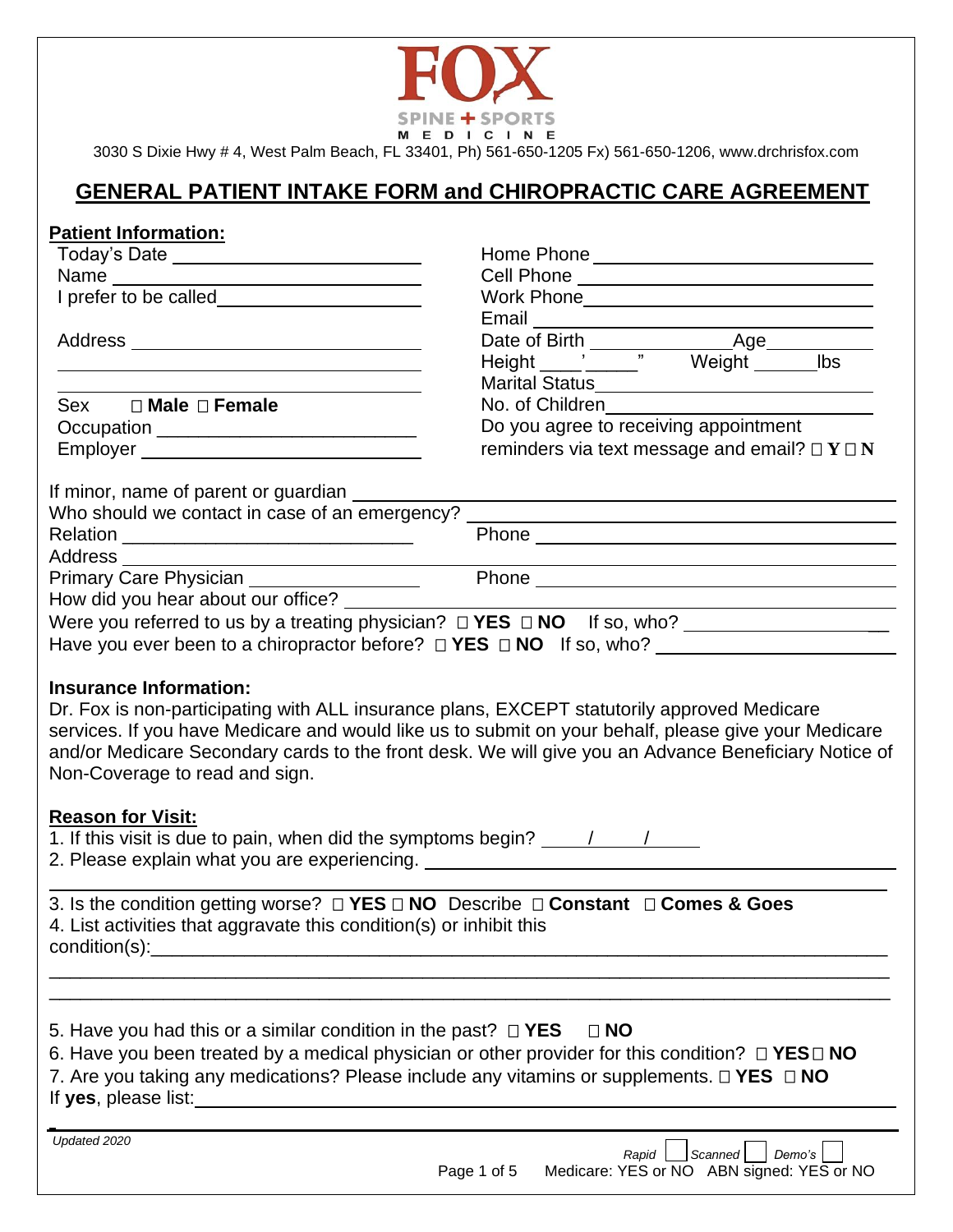

# **HEALTH HISTORY**

Please check the box for any of the following which apply to you?

| □ HEART ATTACK or STROKE<br>□ HEART SURGERY<br><b>DARTIFICIAL VALVES</b><br>□ HEPATITIS<br><b>DEREQUENT NECK PAIN</b><br>$\Box$ ANEMIA<br>$\square$ RHEUMATIC FEVER<br>□ ULCERS/COLONITIS<br>$\Box$ ASTHMA<br>□ TUBERCULOSIS<br><b>D ARTHRITIS</b>                                                                                                                                                                                                 | $\Box$ PACEMAKER<br>□ CONGENITAL HEART DEFECT<br><b>□ ALCOHOL/DRUG ABUSE</b><br>□ SHINGLES<br>$\Box$ HIV+/AIDS<br>□ HIGH/LOW BLOOD PRESSURE<br>$\square$ SEVERE/FREQ. HEADACHES<br>□ FAINTING/SEIZURE/EPILEPSY<br>□ DIABETES<br><b>□ LOWER BACK PROBLEMS</b> | □ MURMUR<br><b>DIMITRAL VALVE COLLAPSE</b><br>□ VENEREAL DISEASE<br>□ CANCER<br>□ EMPHYSEMA<br>□ PSYCHIATRIC PROBLEMS<br>□ KIDNEY PROBLEMS<br>□ SINUS PROBLEMS<br><b>DIFFICULTY BREATHING</b><br><b>D ARTIFICIAL BONES/JOINTS</b> |  |  |
|----------------------------------------------------------------------------------------------------------------------------------------------------------------------------------------------------------------------------------------------------------------------------------------------------------------------------------------------------------------------------------------------------------------------------------------------------|--------------------------------------------------------------------------------------------------------------------------------------------------------------------------------------------------------------------------------------------------------------|-----------------------------------------------------------------------------------------------------------------------------------------------------------------------------------------------------------------------------------|--|--|
|                                                                                                                                                                                                                                                                                                                                                                                                                                                    | Please list any other medical conditions that you have or have ever had. ___________________________                                                                                                                                                         |                                                                                                                                                                                                                                   |  |  |
|                                                                                                                                                                                                                                                                                                                                                                                                                                                    |                                                                                                                                                                                                                                                              |                                                                                                                                                                                                                                   |  |  |
| Please list previous hospitalizations or surgeries and dates.                                                                                                                                                                                                                                                                                                                                                                                      |                                                                                                                                                                                                                                                              |                                                                                                                                                                                                                                   |  |  |
| Please list any past motor vehicle accidents or traumas and dates. _________________________________                                                                                                                                                                                                                                                                                                                                               |                                                                                                                                                                                                                                                              |                                                                                                                                                                                                                                   |  |  |
| Is there anything else about your health history or family health history that you feel is important to<br>share?<br>Do you exercise? $\square$ <b>YES</b> $\square$ <b>NO</b><br>Do you smoke or use tobacco products including e-cigarettes/vape? □ YES □ NO<br>Does your current injury or discomfort relate to any pending litigations, proceedings, or<br>application/approval of disability benefits? $YES \Box NO$ If yes, please describe? |                                                                                                                                                                                                                                                              |                                                                                                                                                                                                                                   |  |  |
| For women: Are you pregnant? $\Box$ YES $\Box$ NO How far along? ________ Nursing? $\Box$ YES $\Box$ NO                                                                                                                                                                                                                                                                                                                                            |                                                                                                                                                                                                                                                              |                                                                                                                                                                                                                                   |  |  |
| Patient or Legal Guardian Signature                                                                                                                                                                                                                                                                                                                                                                                                                |                                                                                                                                                                                                                                                              | <b>Date</b>                                                                                                                                                                                                                       |  |  |
| Updated 2020                                                                                                                                                                                                                                                                                                                                                                                                                                       | Page 2 of 5                                                                                                                                                                                                                                                  | $\vert$ Scanned $\vert$<br>Demo's<br>Rapid<br>Medicare: YES or NO ABN signed: YES or NO                                                                                                                                           |  |  |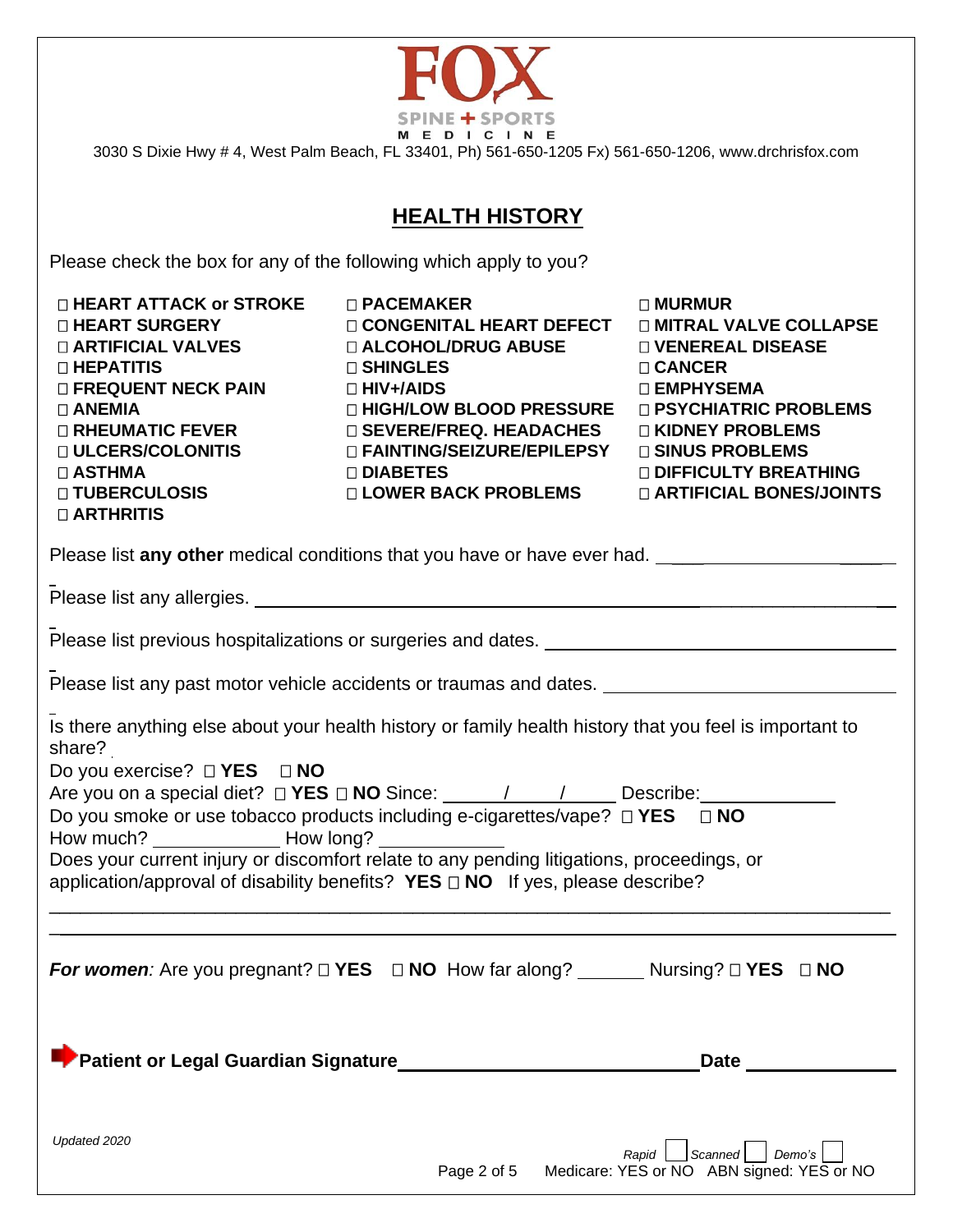

### **RECEIPT OF NOTICE OF PRIVACY PRACTICES WRITTEN ACKNOWLEDGEMENT FORM**

By signing this form, you hereby acknowledge receipt of the **Notice of Privacy Practices**. Our **Notice of Privacy Practices** provides information about how we may use and disclose your protected information. We encourage you to read it in full. **Our Notice of Privacy Practices** is subject to change.

Patient Name (please print) The Patient Signature Patient Signature Date

\_\_\_\_\_\_\_\_\_\_\_\_\_\_\_\_\_\_\_\_\_\_\_\_\_\_\_\_\_\_\_ \_\_\_\_\_\_\_\_\_\_\_\_\_\_\_\_\_\_\_\_\_\_\_\_\_\_\_\_ \_\_\_\_\_\_\_\_\_\_\_\_\_\_\_

\_\_\_\_\_\_\_\_\_\_\_\_\_\_\_\_\_\_\_\_\_\_\_\_\_\_\_\_\_\_\_ \_\_\_\_\_\_\_\_\_\_\_\_\_\_\_\_\_\_\_\_\_\_\_\_\_\_\_ \_\_\_\_\_\_\_\_\_\_\_\_\_\_\_

Parent, Guardian, or Patient's legal representative, if applicable. Please print, sign, and date.

List below the name(s) and relationship of people to whom you authorize Fox Spine + Sports Medicine to release your **Protected Health Information** (PHI).

\_\_\_\_\_\_\_\_\_\_\_\_\_\_\_\_\_\_\_\_\_\_\_\_\_\_\_\_\_ \_\_\_\_\_\_\_\_\_\_\_\_\_\_\_\_\_\_\_\_\_\_\_\_\_\_\_\_

Name(s) Relationship(s)

## **OFFICE POLICIES**

**The following are FOX Spine + Sports Medicine's office policies. Please read carefully and be sure to ask any questions you might have before signing the document.**

**Appointment Scheduling and Cancellation Policy.** At FOX Spine + Sports Medicine, we understand that unanticipated events happen occasionally in everyone's life. Business meetings, project deadlines, flight delays, car problems, and illness are just a few reasons why one might consider canceling an appointment. In our desire to be effective and fair to all of our patients and staff **24 hour advance notice is required when canceling an appointment otherwise the full fee for the missed appointment will be charged to your account.** This allows the opportunity for someone else to utilize our services during that appointment time.

**Office Visits.** We understand that the undersigned and/or the Patient may come to the office with family, friends or others. The Patient (or, if a minor, the undersigned) acknowledges that the Patient (or undersigned) is solely responsible for children or those in their care. This is an office; we are busy with patients. Please be careful and aware of your surroundings.

**Telephone Messages.** We do not leave detailed messages on voicemails or answering machines, unless you consent to the same in writing.

| <b>Patient or Legal Guardian Signature</b> | Date                                                                  |
|--------------------------------------------|-----------------------------------------------------------------------|
| Updated 2020                               | $\mathsf{S}$ canned $\mathsf{\lceil}$<br>Demo's<br>Rapid <sup>I</sup> |

Page 3 of 5 Medicare: YES or NO ABN signed: YES or NO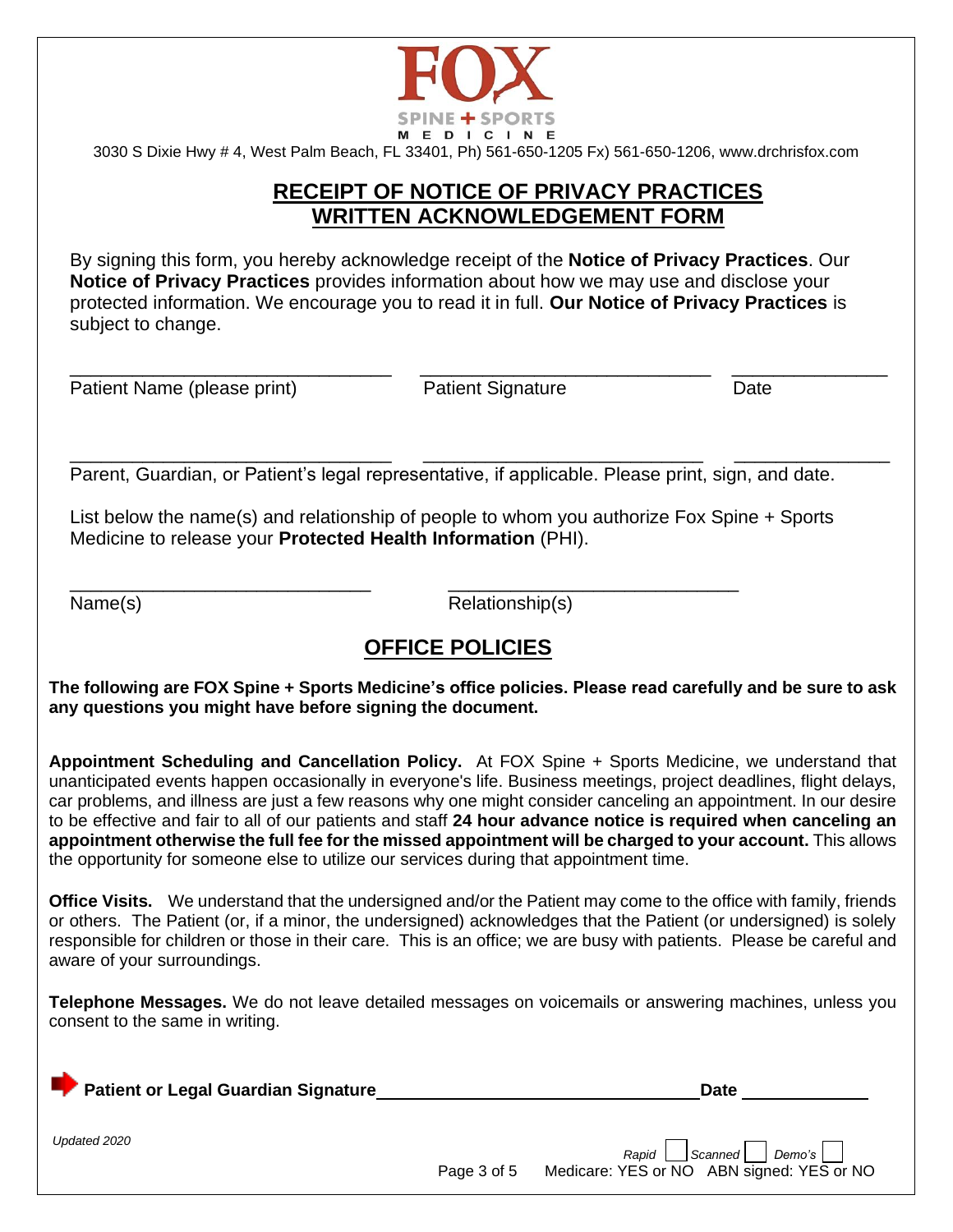

## **CHIROPRACTIC INFORMED CONSENT**

The undersigned Patient (which includes the parent/guardian) understands and acknowledges that the Patient is only receiving chiropractic care from FOX Spine + Sports Medicine, its doctors and staff, (jointly, "FOX Spine + Sports Medicine").

The Doctors are "chiropractic physician" as defined in Florida Statute 460.403(5)(2008). Chiropractic physicians examine, analyze, and diagnose the human living body and its diseases by use of (a) any physical, chemical, electrical or thermal methods, (b) x-ray for diagnosing, (c) blood tests, and (d) other chiropractic methods.

Before you, the Patient, receive chiropractic care, it is important that you read this Consent and understand the nature and risks of chiropractic medicine. The "practice of chiropractic medicine" (or chiropractic care) involves the adjustment, manipulation, and treatment of your body in which vertebral subluxations and other malpositioned articulations and structures may be interfering with the normal generation, transmission, and expression of nerve impulse between the brain, organs, and tissue cells, thereby causing disease. Chiropractic adjustments, manipulations, and treatments are intended to restore the normal flow of nerve impulse which produces normal function and consequent health.

The undersigned Patient understands and acknowledges that there are risks associated with the practice of chiropractic medicine and chiropractic care including but not limited to ataxia, bruising, thermal injuries, dislocations/subluxations, dizziness, "drop attacks," fracture(s), mobility disruption, paralysis, quadriplegia, spinal injury, stroke/disruption of blood flow to brain, vision problems, and death.

The Patient is encouraged to ask questions! Although we are not affiliated with and cannot confirm the content of internet sites, resources such as WebMD, Chiro.org, AmerChiro.org, and others may be helpful. The Patient is specifically instructed to consult a medical doctor before receiving (and during/after) chiropractic medicine.

I the undersigned, understand the risks and limitations associated with the practice of chiropractic medicine, including the use of chiropractic care, evaluation, diagnosis, adjustments, manipulations, and treatments by FOX Spine + Sports Medicine. Having read this form and having asked and having had answered any questions I might have about my condition and treatments, and as a result having fully understood the services to be provided by FOX Spine + Sports Medicine and what I should expect from my treatment, including the risks associated therewith. I hereby give my informed consent to receive chiropractic medicine from FOX Spine + Sports Medicine.

#### **Patient or Legal Guardian Signature All and Signature Date in the United State** Date **Date**

*Updated 2020*

*Rapid* Scanned Permo's **Rapid** Boarned Permo's **Provis** Page 4 of 5 Medicare: YES or NO ABN signed: YES or NO